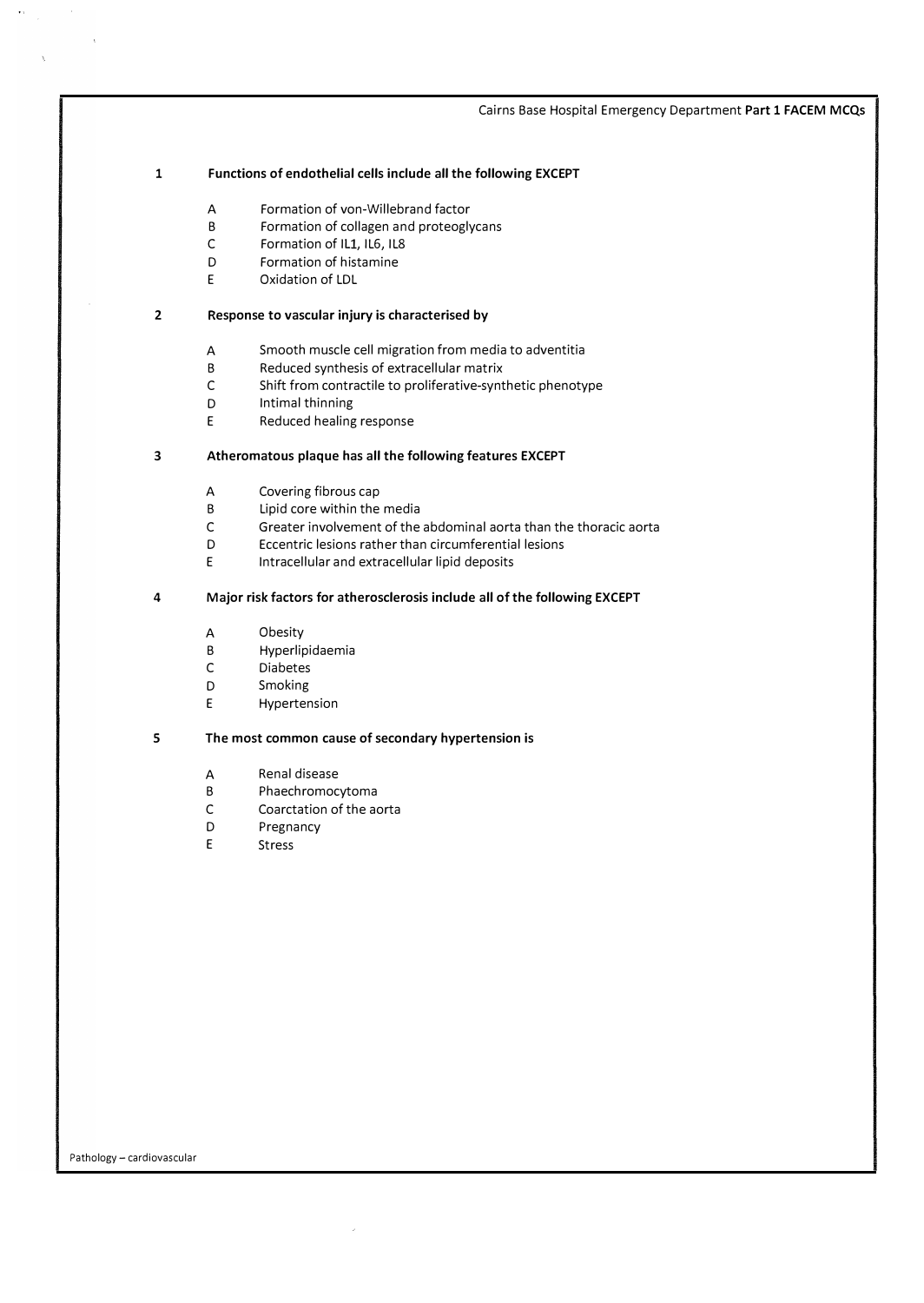#### 6 Concerning the pathogenesis of essential hypertension

- A Genetic factors are not important
- B Single-gene disorders are a major factor
- C Stress is not thought to be a relevant environmental factor
- D Defects in renal sodium homeostasis is a favoured hypothesis
- E Decreased sodium excretion results in reduced circulating fluid volume

#### 7 Concerning aneurysms

- A Aneurysms most commonly occur in the peripheral vasculature
- B The haematoma within a false aneurysm does not communicate with the vascular space
- C Mycotic aneurysms are always true aneurysms
- D Morphology of the aneurysms is a good indicator of pathogenesis
- E Atherosclerosis is the most common cause of aneurysms

## 8 Abdominal aortic aneurysms

- A cause 90% mortality during emergency surgery for rupture
- B most commonly occur above the renal arteries
- C uncommonly contain mural thrombus
- D have a 2% risk per year of rupture if less than 4cm diameter
- E have a 50% risk per year of rupture if greater than Scm diameter

#### 9 Concerning aortic dissection

- A Dissection is commonly associated with marked dilatation of the aorta
- B Hypertension is an important causative factor in 50%
- C Dissection is most common in areas of extensive atherosclerosis
- D The most common cause of death is valve disruption
- E The most frequent preexisting histology is cystic medial degeneration

#### 10 Concerning venous thrombosis

- A Genetic hypercoagulability syndromes are associated in 90% of cases
- B Deep pelvic veins account for 90% of cases
- C Appendicitis may lead to portal vein thrombosis
- D Migratory thrombophlebitis is a complication of pregnancy
- E Phlegmasia alba dolens is commonly associated with paraneoplastic syndrome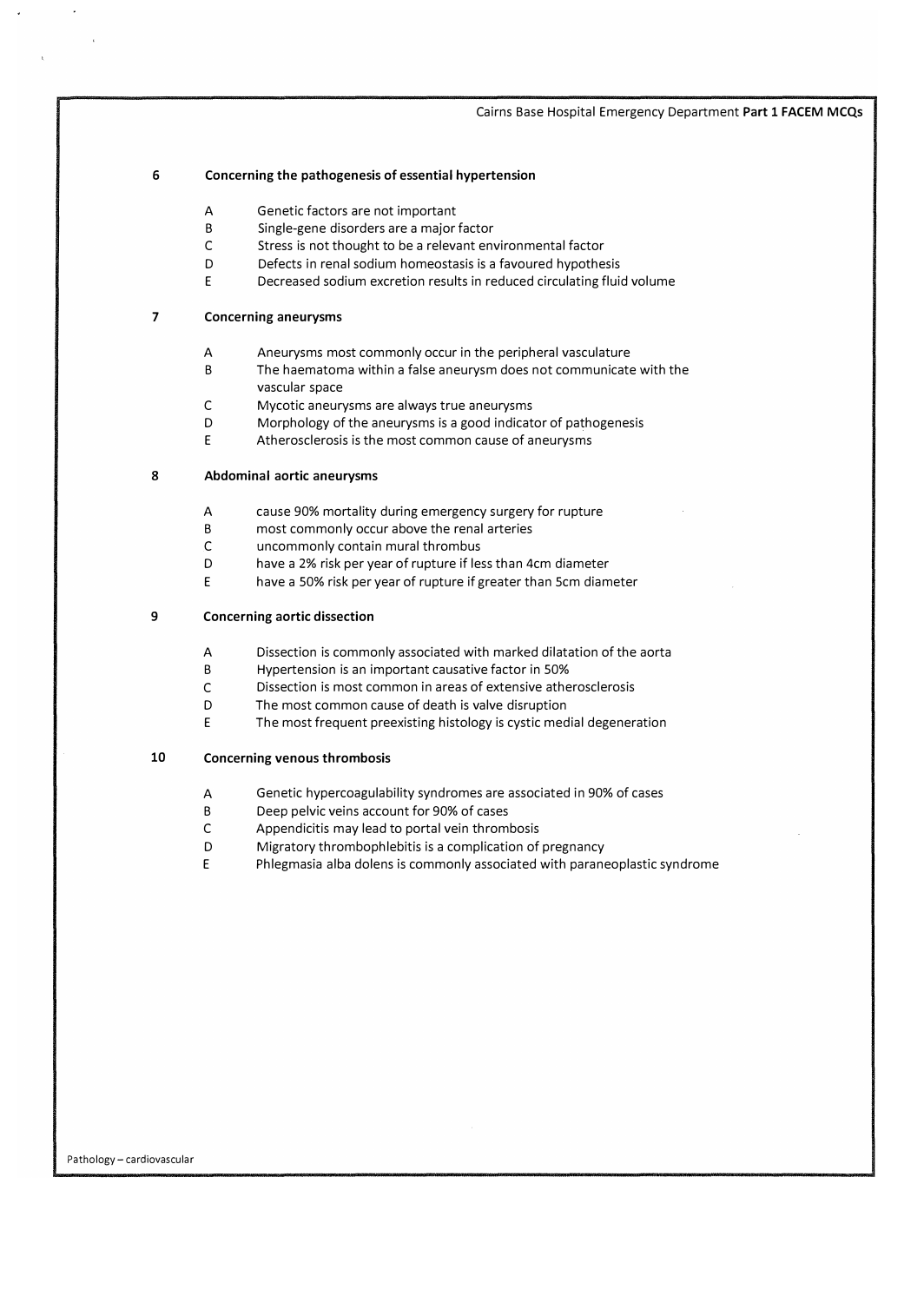#### 11 Concerning congestive heart failure

- A There is a 50% 5-year mortality
- B The most common cause is valvular disease
- C Venous stasis is an uncommon finding
- D The heart is able to compensate by myocardial hyperplasia
- E The Frank-Starling mechanism is of little importance

#### 12 Concerning cardiac hypertrophy in response to cardiac failure

- A Hypertrophy may occur as a result of hyperthyroidism
- B Hyperplasia may occur if hypertrophy is maximal
- C Pressure hypertrophy is characterised by normal or reduced cavity diameter
- D Volume hypertrophy may be associated with decreased wall thickness
- E Patients with severe aortic regurgitation usually have a normal sized heart

## 13 The following are features of right sided heart failure EXCEPT

- A Cardiac cirrhosis
- B Peripheral oedema
- C Pericardial effusion
- D Facial oedema
- E Anasarca

#### 14 Concerning atheromatous plaque in coronary arteries

- A Most commonly, a single artery is involved
- B Most patients with symptomatic IHD have lesions causing> 75% stenosis
- C Most clinically important plaques are distally located in the coronary arteries
- D Acute coronary syndromes usually occur as a result of stable plaque
- E Plaque causing greater than 95% stenosis is most likely to undergo acute change

#### 15 Concerning ischaemic heart disease

- A Death rate in the US from IHD has fallen by one half since 1980
- B Stable angina results from fixed coronary lesion
- C Unstable angina is characterised by complete obstruction of the artery
- D Vasoconstriction can result from increased release of NO
- E Thrombus is a poor activator of growth-related signals in muscle cells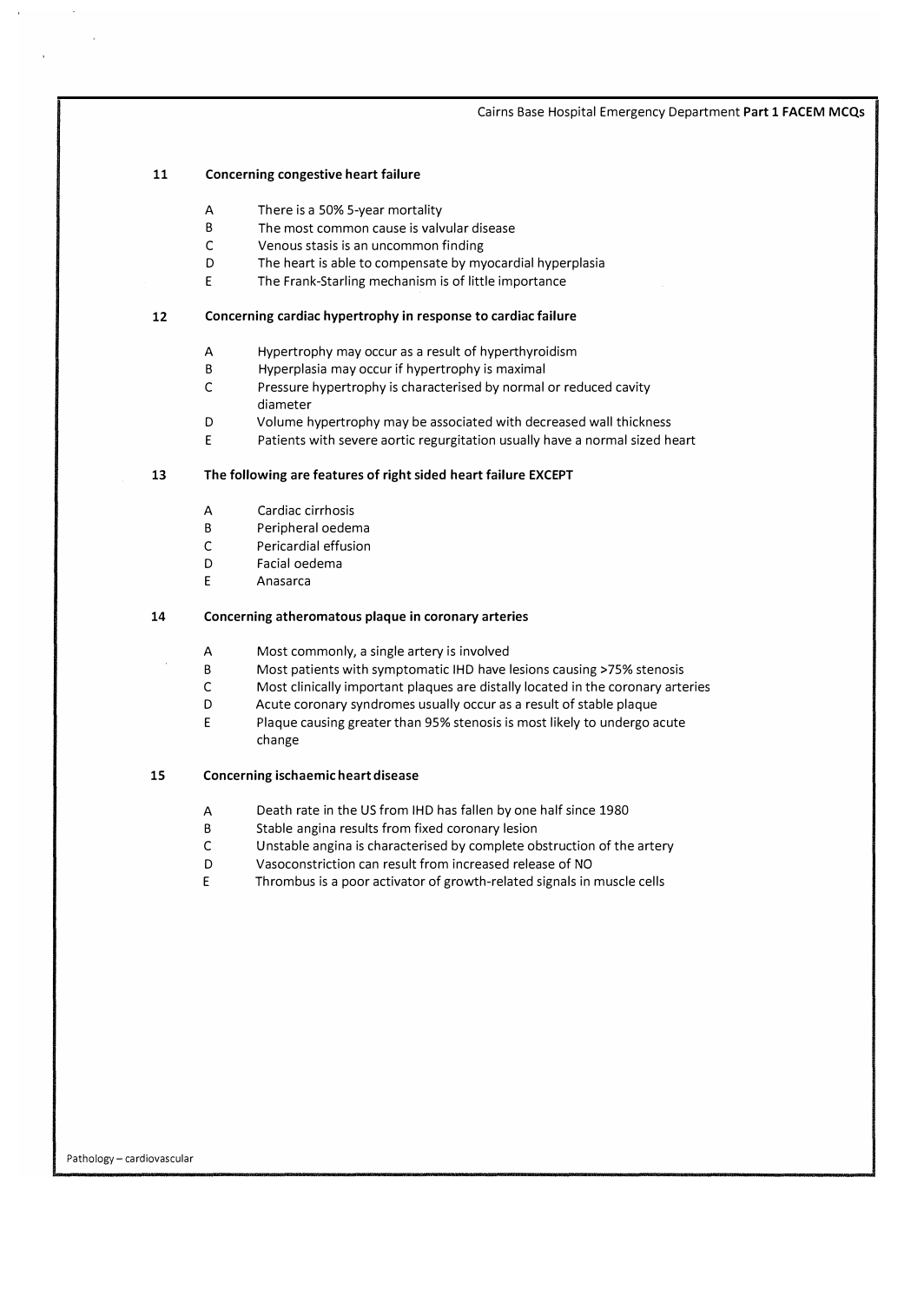## 16 Myocardial infarction

- A is most common over the age of 65 years
- B is less likely in post menopausal women due to reduced oestrogen
- C is caused by plaque thrombosis in 60% of cases
- D is caused by vasospasm in 40% of cases
- E is more common in men except in the >85 years age group

### 17 Concerning response to myocardial ischaemia

- A Loss of contractility occurs within 60 seconds
- B Ischaemia lasting more than 10 minutes results in irreversible injury
- C ATP is reduced to 50% normal in 30 minutes
- D Coagulative necrosis is more important than apoptosis
- E Irreversible injury initially occurs immediately adjacent to the occluded coronary artery

## 18 Concerning location of coronary artery stenoses

- A 90% are in the left anterior descending
- B 30-40% are in the right coronary artery
- C Occlusion of the RCA results in infarction of the left ventricle anterior wall and anterior part of the septum
- D 5% are in the left circumflex
- E Occlusion of the left circumflex results in infarction of the inferior-posterior wall of the left ventricle and the posterior septum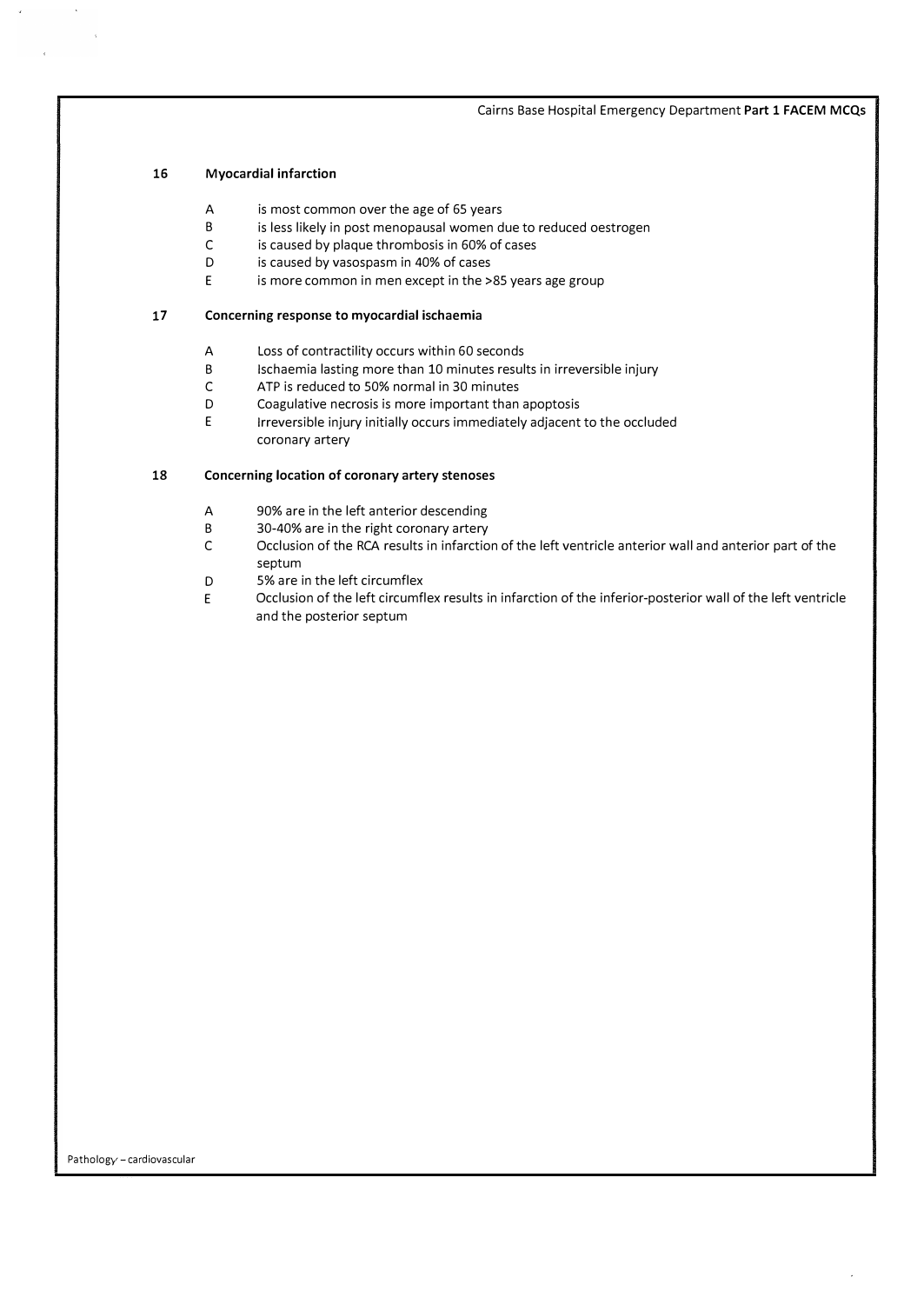| B |                                                                                                   |
|---|---------------------------------------------------------------------------------------------------|
| В |                                                                                                   |
|   |                                                                                                   |
|   |                                                                                                   |
|   |                                                                                                   |
|   | $\frac{A}{D}$<br><u> B A A D E D E C A C D </u><br>$\overline{A}$<br>$\overline{\mathsf{D}}$<br>B |

 $\mathcal{L}_{\text{max}}$  and  $\mathcal{L}_{\text{max}}$ 

 $\sigma$  .

 $\sim$   $\epsilon$ 

Pathology - cardiovascular

 $\bar{\gamma}$